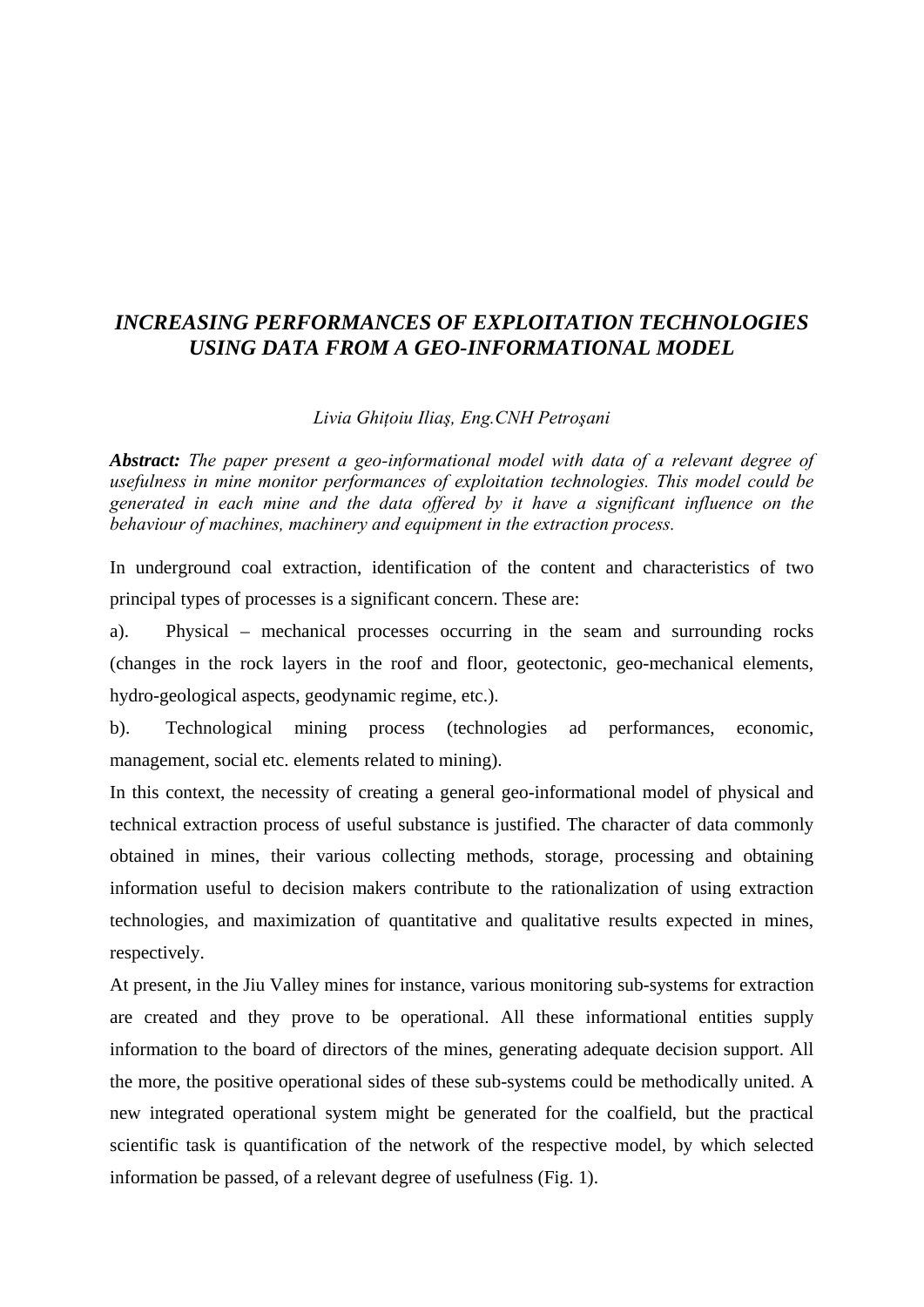In the last  $15 - 20$  years, it is evident that the attention of extraction strategy builders and of practitioners has been redirected from "quantitative information" to "qualitative information". Having in view that modern information technologies offer a positive premise for complex technical, technological, economic etc. data collection from the extraction process, the volume of information possible to be collected being enormous, the concern for rationalization of search for useful information flows for decision makers, so that they might effectively convert the extraction programs at required performance parameters, is justified.

The latest literature in the field shows a higher difficulty in monitoring in the case of variation of physical and mechanical parameters of the seam and surrounding rocks. Unlike the constructive – functional parameters of mining equipment for instance, the geo – mining conditions can not be changed. At the most, they might be counteracted in the extraction process, by perfecting technologies that would become capable of technologically and technically crossing the formations containing the useful substance and the seam itself.

| $S_b - S_1$ ; $S_b - S_2$ ,           | operational information subsystems;                                                    |  |
|---------------------------------------|----------------------------------------------------------------------------------------|--|
| <b>FM</b>                             | information on physical and mechanical processes of the seam and<br>surrounding rocks; |  |
| <b>TM</b>                             | information on technological exploitation processes;                                   |  |
| $G_R^U$                               | relevant degree of usefulness of information;                                          |  |
| $G^U_{\scriptscriptstyle NR}$         | <i>irrelevant degree of usefulness of information;</i>                                 |  |
| $[S_b - S_1]^{FM}(G_b^U); \dots$      | subsystem selected with information with relevant degree of                            |  |
| usefulness (related to FM             | processes);                                                                            |  |
| $S_b - S_l J^{TM}(G_b^U);$            | subsystem selected with information with irrelevant degree of                          |  |
| usefulness (related to TM processes.) |                                                                                        |  |

According to V.P. Potapov and B.V. Vlascenco (2001) following a monitoring of the geological situation of 150 mining perimeters for coal extraction, viewing a deposit of over 3 billion tons, in Kuzbass coalfield, fundamental significant data were obtained for drawing up more rational and economical exploitation decisions. An original electronic data storage version was created, in the form of a "geological hypertext", for decisional support in substantiating the selection of extraction technologies.

The concern for a possible creation of a geo-informational model for the Jiu Valley mines is entirely motivated in the modern informational context.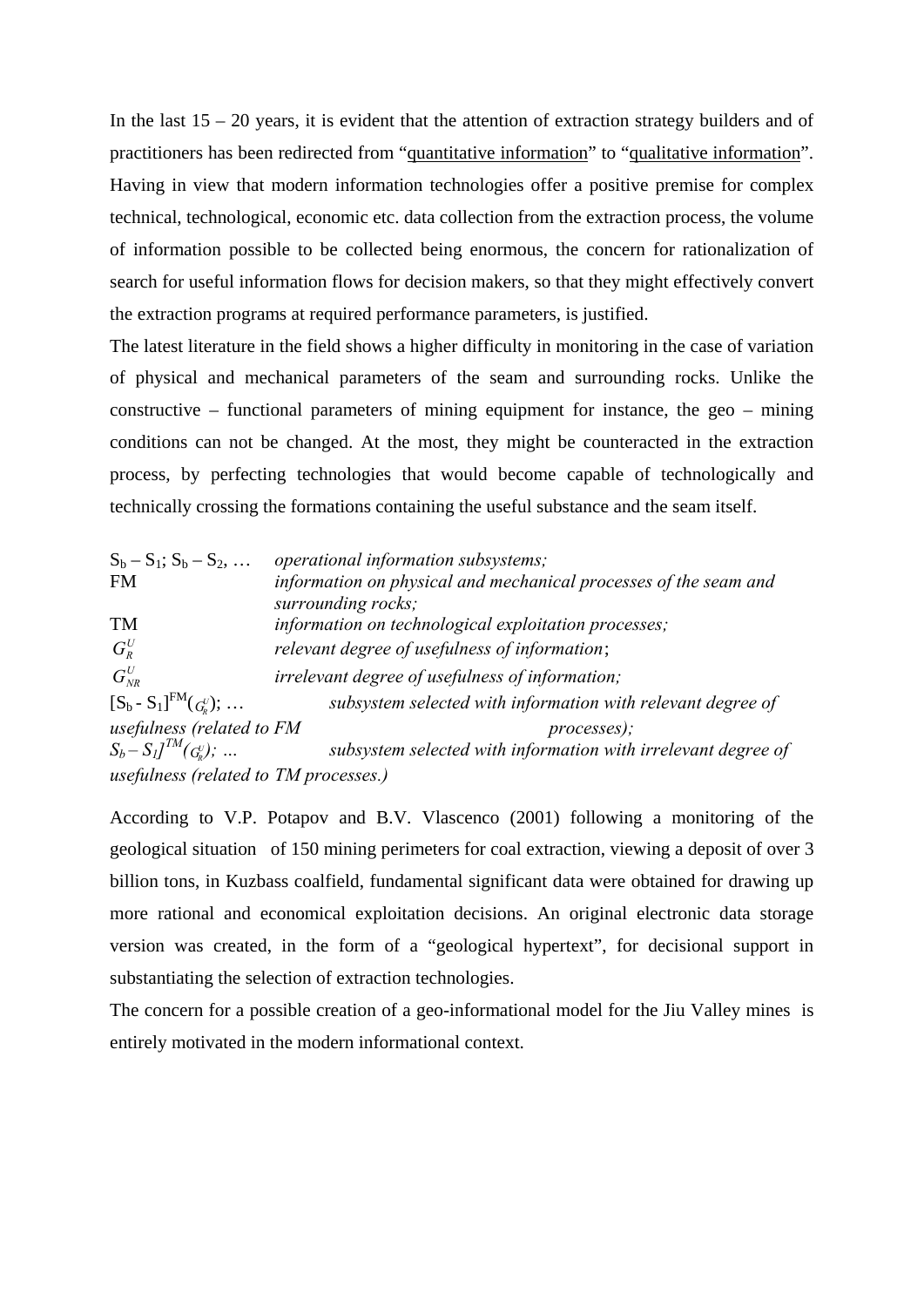

Fig. 1 Elements for generating a geo-informational model with data of relevant degree of usefulness in mines to monitor performances of exploitation technologies.

## **CONCLUSIONS**

1. Identification of parameters, characteristics and content of data related to extraction process in coal mines is a common, necessary, objective concern of decision makers in the field. "Quantitative" information flows should be replaced with "qualitative" information flows.